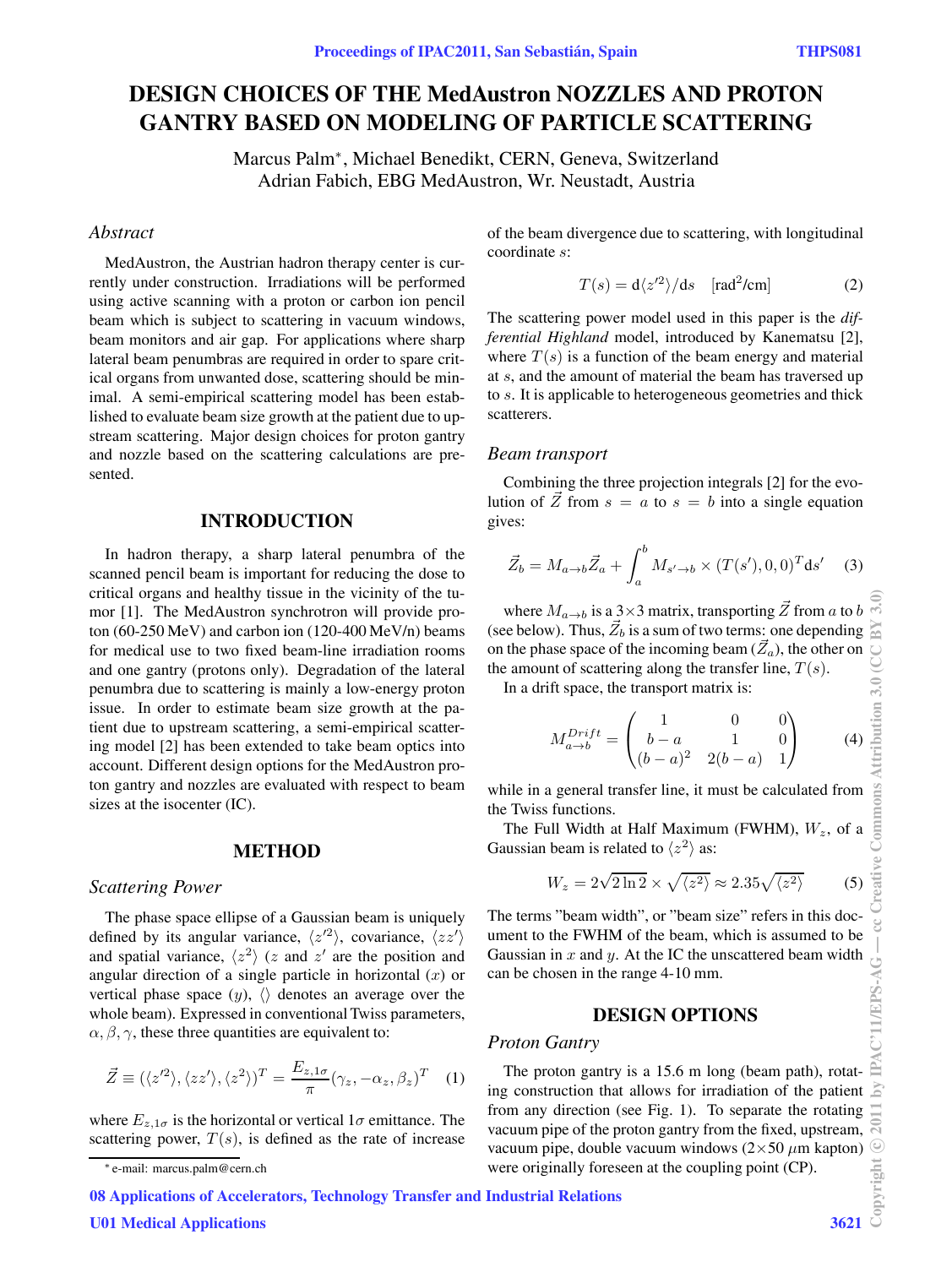

Figure 1: Schematics of one proton gantry option: double CP vacuum windows and helium in last bending dipole. Without helium in the dipole, the last vacuum window would be located just before the nozzle.

There is no dedicated vacuum chamber in the 90◦ bending dipole at the end of the gantry. Instead, the magnet yoke serves as vacuum chamber in order to increase the aperture and maximize the scanning area. In the event of a vacuum leakage, reparations of the 70 ton dipole could be time-consuming. By filling the entire dipole with helium (which has a lower scattering power than air), it would be robust against minor leakages.

The beam growth due to scattering in gantry vacuum windows and helium in the dipole is evaluated later in this paper.

# *Scanning Nozzles*

Fig. 2 shows schematic models of the considered nozzle options, containing beam intensity, position and profile monitors (1.1 mm water equivalent thickness (WET) [3]). Ridge filters to widen the Bragg peak can be inserted when irradiating with carbon beams. The overall length from the last vacuum window to the IC is 92 cm. It ends with a 0.5 mm thick Plexiglas window, preventing the patient from accidentally reaching into the nozzle. Two methods for minimizing the beam growth in the nozzle are considered:

- 1. Minimizing the nozzle-to-isocenter air gap by moving the monitors as close as possible to the patient (Nozzle 1)
- 2. Inserting a helium-filled bellow between the vacuum window and the monitors to reduce scattering in air (Nozzle 2)

Additionally, the use of a movable Plexiglass range shifter (RS) to reduce the beam range below the limit set by the minimum extraction energy is evaluated (Nozzle 3). The RS thickness (3 cm) roughly corresponds to the minimum proton and carbon ion beam penetration depths, which allows for irradiation of superficial tumors. In situations where the penetration depth of the lowest possible extraction energy is too great, a range shifter (RS) can be used. The impact on beam size of a movable range shifter attached to the nozzle (Nozzle 3) is evaluated. For safety reasons, the gap between nozzle (or RS) and patient should be at least 10 cm.

With movable monitors, the deflection angle of the scanned beam  $(\varphi, Fig. 2)$  necessitates correlating the measured beam position to the longitudinal position of the monitors. This increases the complexity of beam verification during scanning and certification of the beam delivery system. In the proton gantry, though, the optics is such that  $\varphi \approx 0$  even when irradiating at the edges of the field.



Figure 2: Different nozzle options. 1: Movable monitors. 2: Movable monitors and helium chamber after vacuum window. 3: Fixed monitors, movable (and removable) range shifter.

## **SIMULATION RESULTS**

#### *Proton Gantry*

Eq. 3 has been applied to a 60 MeV proton beam, using the optics of the MedAustron proton gantry with/without CP vacuum windows and dipole helium, neglecting scattering in air and nozzle. The unscattered FWHM at IC is 4 mm in both planes. Beam sizes when taking scattering into acccount are summarized in Table 1.

Without vacuum windows at the CP, or helium in the dipole, the vacuum window just before the nozzle is the only scattering element. This results in beam sizes in both planes of 5.9 mm. Due to the different optics in the horizontal and vertical plane, double vacuum windows at the CP cause a large beam growth in the horizontal plane, while the vertical beam size is unaffected. Filling the dipole with helium would result in beam sizes of 15-20 mm in  $x$  and  $y$ . Thus, in order to produce symmetric and small beams at the IC - even for low energy proton beams - neither vacuum windows at the CP, nor helium in the 90◦ dipole will be used.

08 Applications of Accelerators, Technology Transfer and Industrial Relations